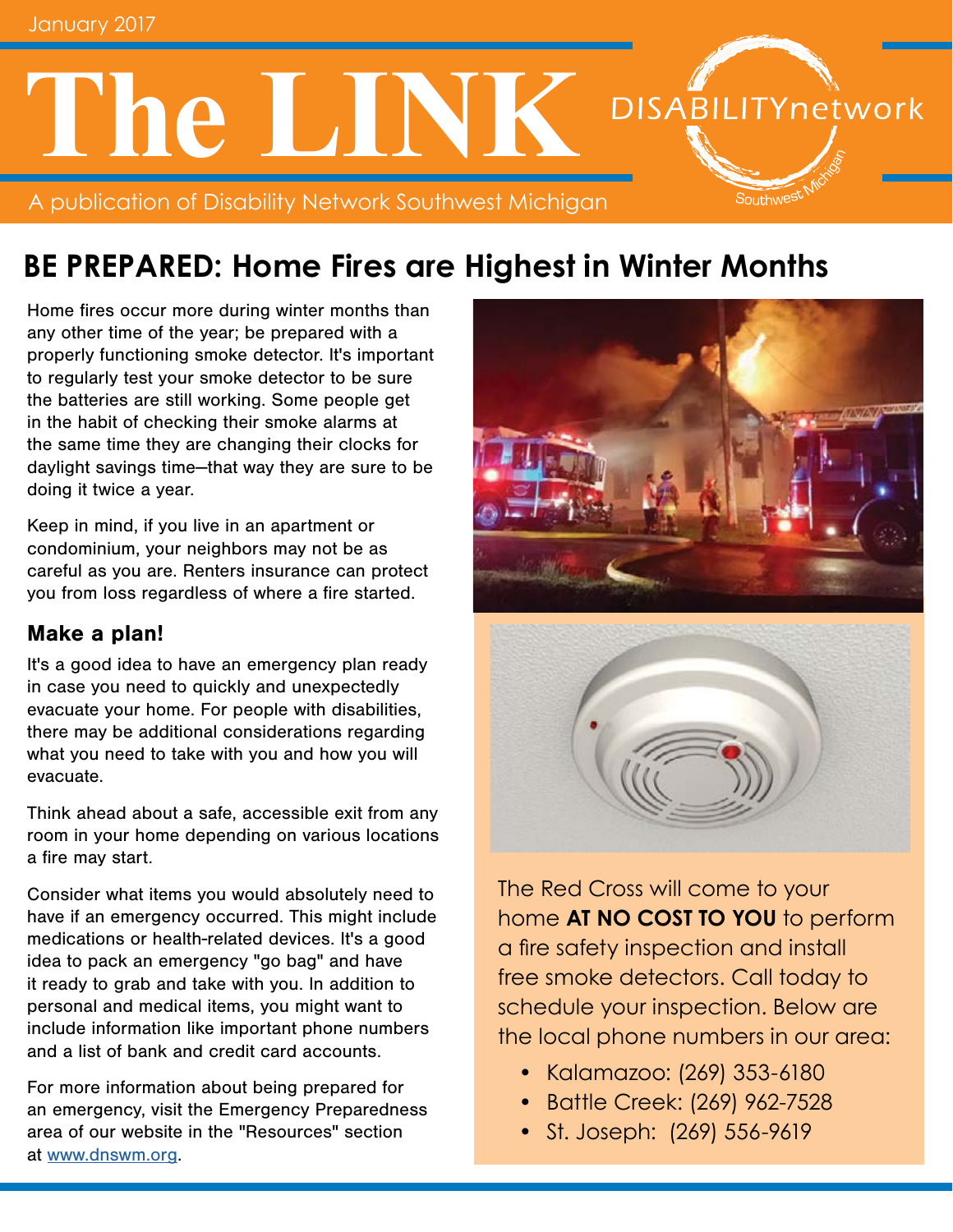#### Disability Network Southwest Michigan

Serving 8 counties in Southwest Michigan:

> **BARRY BERRIEN BRANCH CALHOUN** CASS KALAMAZOO ST. JOSEPH VAN BUREN

#### Office Locations:

517 E. Crosstown Pkwy Kalamazoo, MI 49001 (269) 345-1516

2900 Lakeview Avenue St. Joseph, MI 49085 (269) 985-0111

For the accessibility and well-being of our employees and visitors, Disability Network Southwest Michigan is a fragrance-free office. Please do not wear perfume, cologne or other scented products when visiting.

### Mission Statement:

We educate and connect people with disabilities to resources while advocating social change.

### Vision Statement:

Our vision is a community that values disability as human diversity, free of attitudinal barriers, where all people benefit with full access and inclusion.

# **Helping People Connect to Services**

Disability Network Southwest Michigan's Information & Referral department serves as a central clearing house for people with disabilities who need information on disability issues or assistance in getting connected to services in their community. Thousands of people each year call or stop by our offices for assistance connecting to resources.





**Independent Building Support Building Support Ramps Building Support Ramps Building Support Ramps Building Support Ramps Building Support Ramps Building Support Ramps Building Support Ramps Building Support Ramps Building** en Southwest Michigan. In Fiscal Year<br>2015–16, we served 5,893 people thre Disability Network Southwest Michigan is the first stop for people with disabilities 2015–16, we served 5,893 people through our Information & Referral department.

### Meet Gretchen

**Meet Gretchen**<br>Gretchen is a 60 year old woman who has difficulty hearing and speaking due to a stroke. Gretchen connected with Disability Network's Information & **Veterans** Referral department when her health care coverage lapsed. After Gretchen's stroke, she was no longer able to read or use a computer or phone so **Independent Living** she needed assistance navigating the complicated system of Michigan **Supports** Department of Health and Human Services. **Benefits** Co

Disability Network's Information & Referral staff was able to provide the oneon-one assistance Gretchen needed to contact her caseworker and determine which forms needed to be completed to reinstate her health care coverage. which forms needed to be completed to reinstate her health care cove<br>Through the process, Disability Network's Information & Referral staff advocated for Gretchen with her caseworker to eliminate the phone interview requirement since Gretchen was unable to use a phone. With the help of Disability Network, Gretchen was approved for the benefits she needed to remain independent in the community. with her d<br>1en was i<br>hen was



When we invest in disability, the entire community benefits. Join Disability Network Southwest Michigan in creating a diverse and inclusive community by investing in people with disabilities. We cannot do this important<br>work without your support. work without your support. **Presentations**<br> **Presentations** 

**Transitioned Out**

[www.dnswm.org](http://www.dnswm.org/)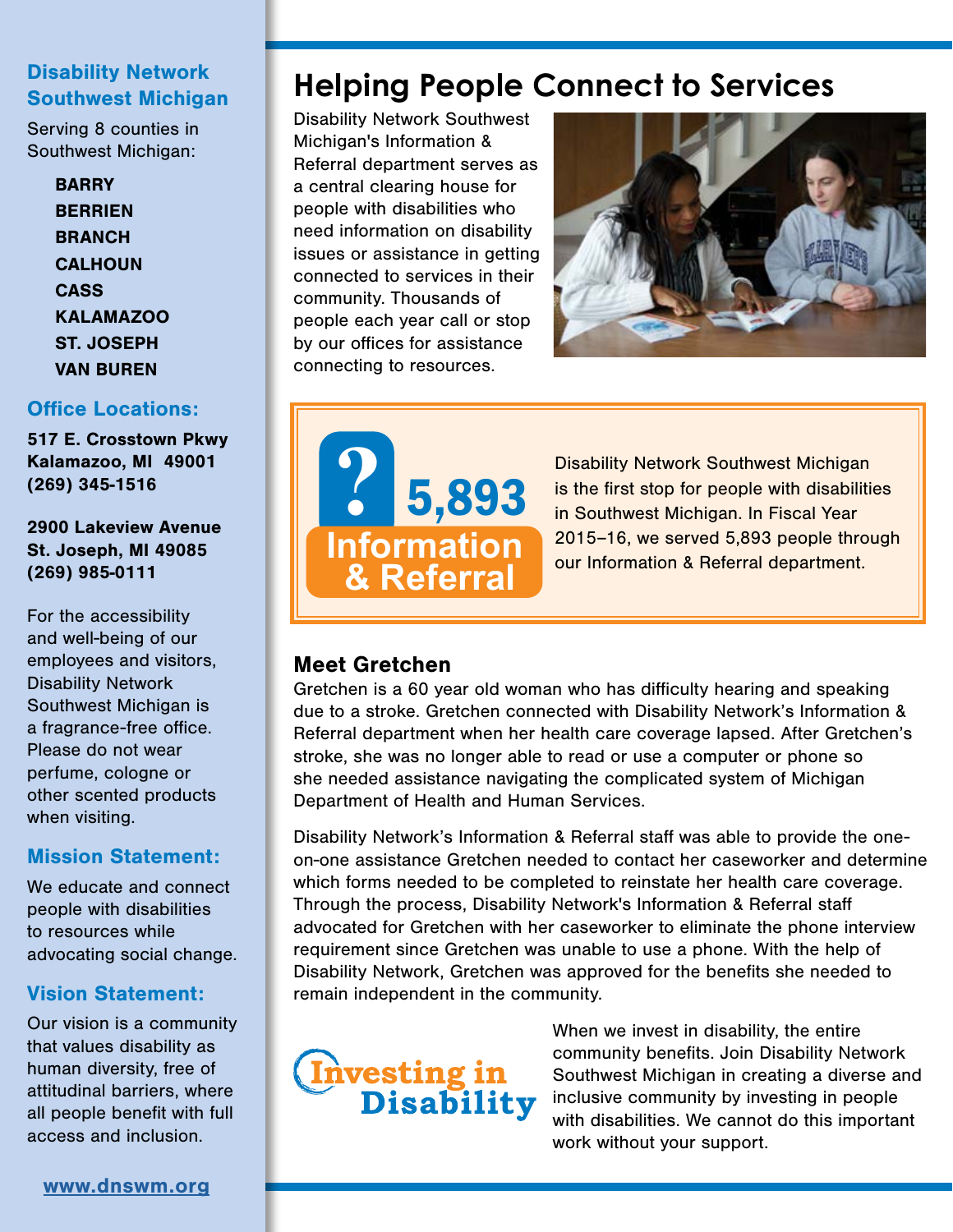# **RISE UP!** LUNCH & LEARN **Disability Resistance, History & Pride**

Many of us in the disability community are unaware of the depth of our culture and history and feel shame and stigma instead of pride around our disability identities. Family, friends and human service professionals also have a lack of knowledge of disability history and struggle to find ways to support our journey to disability pride. Let's change that!



### Join us

We are hosting a Lunch & Learn event on January 23, 2017 from 12:00 noon to 1:30 PM in both our Kalamazoo and St. Joseph offices. Join us for a free lunch with discussion and activities that promote knowledge of disability history and support the journey to disability pride. Everyone is welcome!

RSVP Kalamazoo RSVP St. Joseph Miranda: (269) 345-1516 x120 Terezie: (269) 982-7761

grunwellm@dnswm.org harazinovat@dnswm.org



### Ed Roberts Day January 23

"We are no longer asking for charity. We are demanding our rights!"

# **Volunteer of the Year: Kevin Klute**

Congratulations to Kevin Klute, our 2016 volunteer of the year! Kevin has demonstrated outstanding leadership and never-ending problem solving as a volunteer for Disability Network Southwest Michigan. Kevin is the Vice Chairperson on our Board of Directors, serves on numerous committees, and often participates in disability panel discussions. Thank you Kevin for your many hours of dedication to Disability Network!



### Our Publications:

The LINK is our quarterly newsletter, available in printed format or emailed in electronic format.

#### Disability Digest is a

monthly e-newsletter focused on Disability Rights issues and upcoming Disability Network happenings. Available in electronic format only.

You can sign up online for our publications at www.dnswm.org, or contact Dale at abbottd@dnswm.org or (269) 345-1516 x123.

Current and past issues of our publications are available on our website at www.dnswm.org.

This newsletter is available in alternative format upon request.





[Find us on](https://www.facebook.com/DNSWM/) Facebook